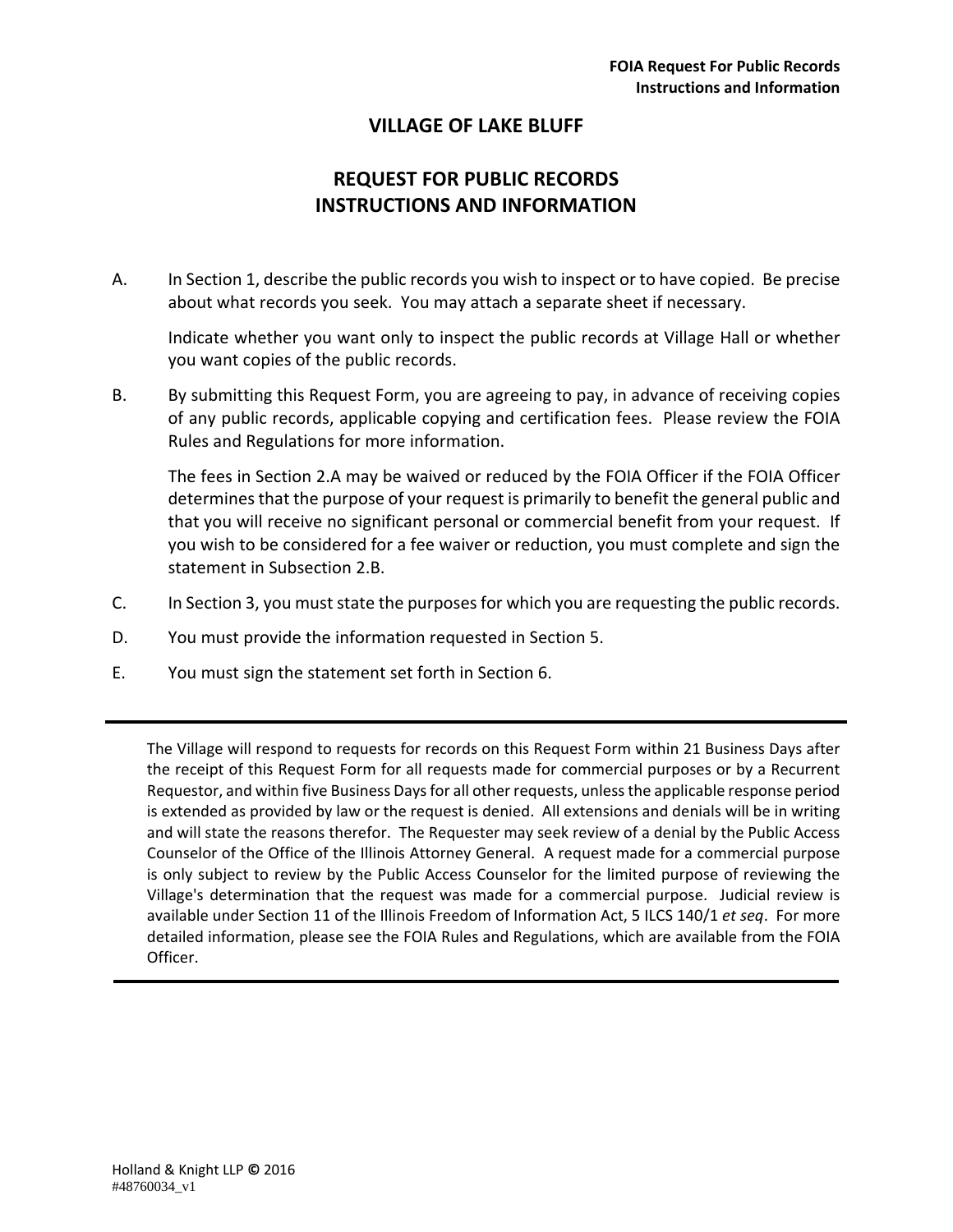# **REQUEST FOR PUBLIC RECORDS TO VILLAGE OF LAKE BLUFF**

### **To: FOIA Officer**

#### **1. Request for Records**

I request the following public records (attach separate sheets as necessary):

| Records Requested | Inspect Copy | Certified |
|-------------------|--------------|-----------|
|                   |              |           |
|                   |              |           |
|                   |              |           |
|                   |              |           |

#### **2. Agreement to Pay Fees**

- A. Unless I have requested and received a waiver of fees, I will pay all fees for the public records copied or certified at my request, as set forth in the FOIA Rules and Regulations.
- B. I request a waiver of any applicable fees for copying public records. In support of my request, I hereby certify that I will gain no significant personal or commercial benefit from the public records described in this request and that my principal purpose in making this request is to benefit the general public by disseminating information concerning the health, safety, welfare, or legal rights of the general public in the following specific manner:

\_\_\_\_\_\_\_\_\_\_\_\_\_\_\_\_\_\_\_\_\_\_\_\_\_\_\_\_\_\_\_\_\_\_\_\_\_\_\_\_\_\_\_\_\_\_\_\_\_\_\_\_\_\_\_\_\_\_\_\_\_\_\_\_\_\_\_\_\_\_

\_\_\_\_\_\_\_\_\_\_\_\_\_\_\_\_\_\_\_\_\_\_\_\_\_\_\_\_\_\_\_\_\_\_\_\_\_\_\_\_\_\_\_\_\_\_\_\_\_\_\_\_\_\_\_\_\_\_\_\_\_\_\_\_\_\_\_\_\_\_

\_\_\_\_\_\_\_\_\_\_\_\_\_\_\_\_\_\_\_\_\_\_\_\_\_\_\_\_\_\_\_\_\_\_\_\_\_\_\_\_\_\_\_\_\_\_\_\_\_\_\_\_\_\_\_\_\_\_\_\_\_\_\_\_\_\_\_\_\_\_

#### **3. Purpose of Request**

Is this request for a commercial purpose? (circle one) Yes / No

A request isfor a commercial purpose if you intend to use the records, or the information derived from the records, for sale, resale, solicitation, or advertisement for sales or services. Requests by news media, or by non‐profit, scientific or academic organizations are not considered to be for a commercial purpose under certain circumstances specified in Section 2(c‐10) of the Illinois Freedom of Information Act.

Under Section 3.1(c) of the Freedom of Information Act, it is a violation of the Act for a person **to knowingly obtain a public record for a commercial purpose without disclosing that it is for a commercial purpose.**